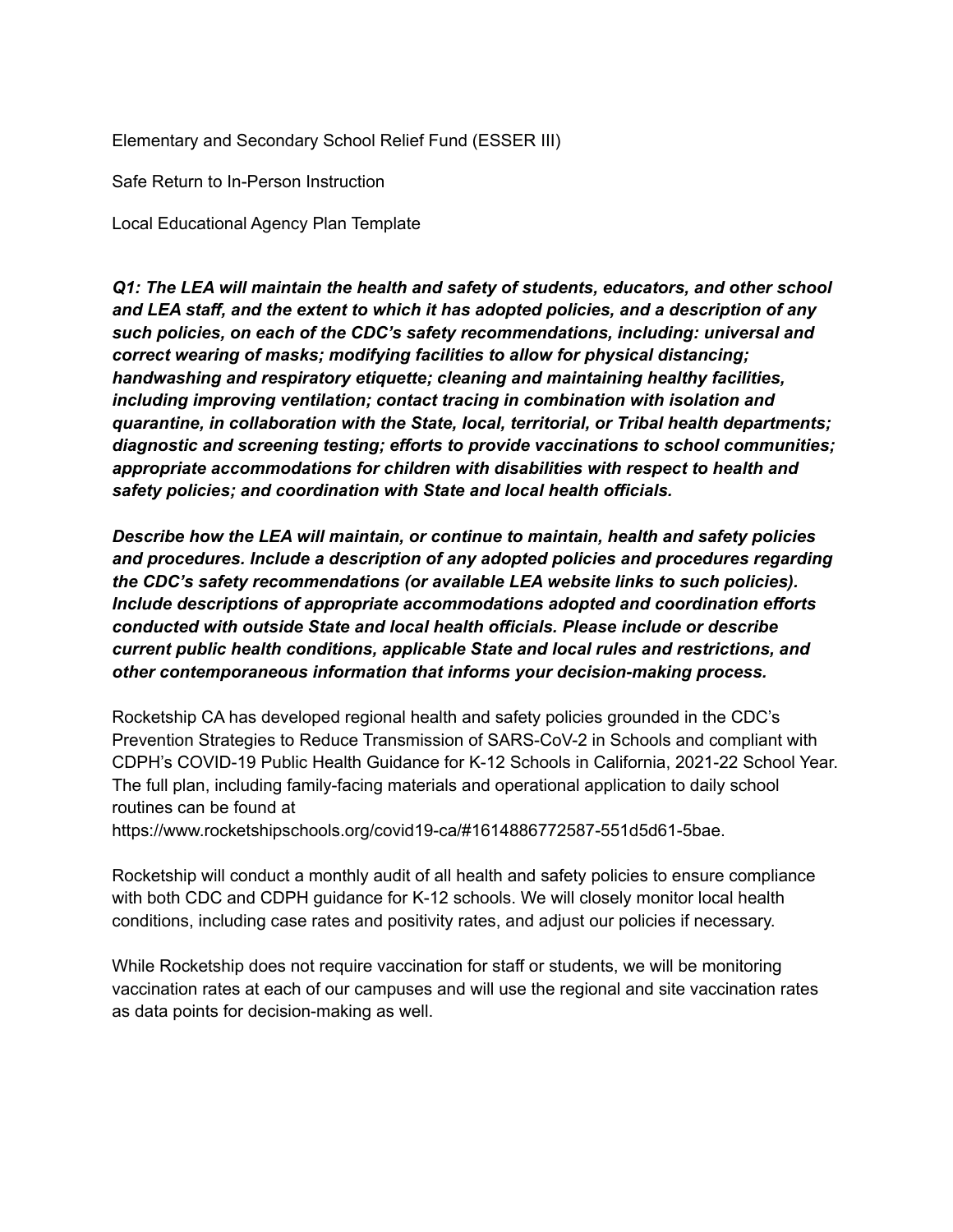*Q2: The LEA will ensure continuity of services, including but not limited to services to address students' academic needs and students' and staff social, emotional, mental health and other needs, which may include student health and food services.*

## *Describe how the LEA will ensure continuity of services in case isolation, quarantine, or future school closures are required, including how the LEA will meet the needs of students with disabilities and English learners.*

Rocketship's priority will be keeping students and staff learning and teaching in our buildings this year. However, in the event that isolation, quarantine, or future school closures are required, we will ensure continuity of services.

Students who must flex into distance learning will benefit from our experience building high-quality virtual learning options in 20-21. Depending on the extent of the exclusion/closure, students will either learn asynchronously with teacher check ins, or synchronously with their whole cohort. We will ensure that virtual instruction meets all requirements associated with fulfilling the needs of students with disabilities and English learners. For students with IEPs, we will implement instruction aligned with the Emergency Contingency Plan prepared during IEP meetings. Based on student needs, we will hold an IEP meeting to update elements of the program and Emergency Contingency plan.

For English Learners, daily Designated English Language Development will continue to be protected in the student's instructional schedule. Teachers will prioritize Integrated English Language development, by planning scaffolds at the students instructional level, as well as opportunities to produce language during virtual instruction. In the event that a multilingual student engages in asynchronous instruction, we will leverage the Seesaw platform so that students have audio instructions and can select different modes of communication to complete tasks. We also plan to supplement English Language Development, by using the online platform Lexia English, for additional speaking and listening opportunities throughout the day.

At Rocketship we believe that school provided breakfast and lunch enable children to continue to get healthy and nutritious meals, maintain a healthy immune system and focus on their studies. It is essential that students have the opportunity to have school provided meals no matter their learning environment. When on campus students will have their breakfast and lunches in their classrooms with their designated cohort.

During distance learning or quarantine due to COVID-19, our students will continue to access free breakfast and lunch. Schools will work with families of students in these learning environments to ensure that, at the very least, they always have meals available for pick up at their school. Parents will be informed of our meal program plans during student and family orientations as well as daily reminders during arrival and dismissal. We will also make sure to check in on families' needs during conference and Care Corps calls.